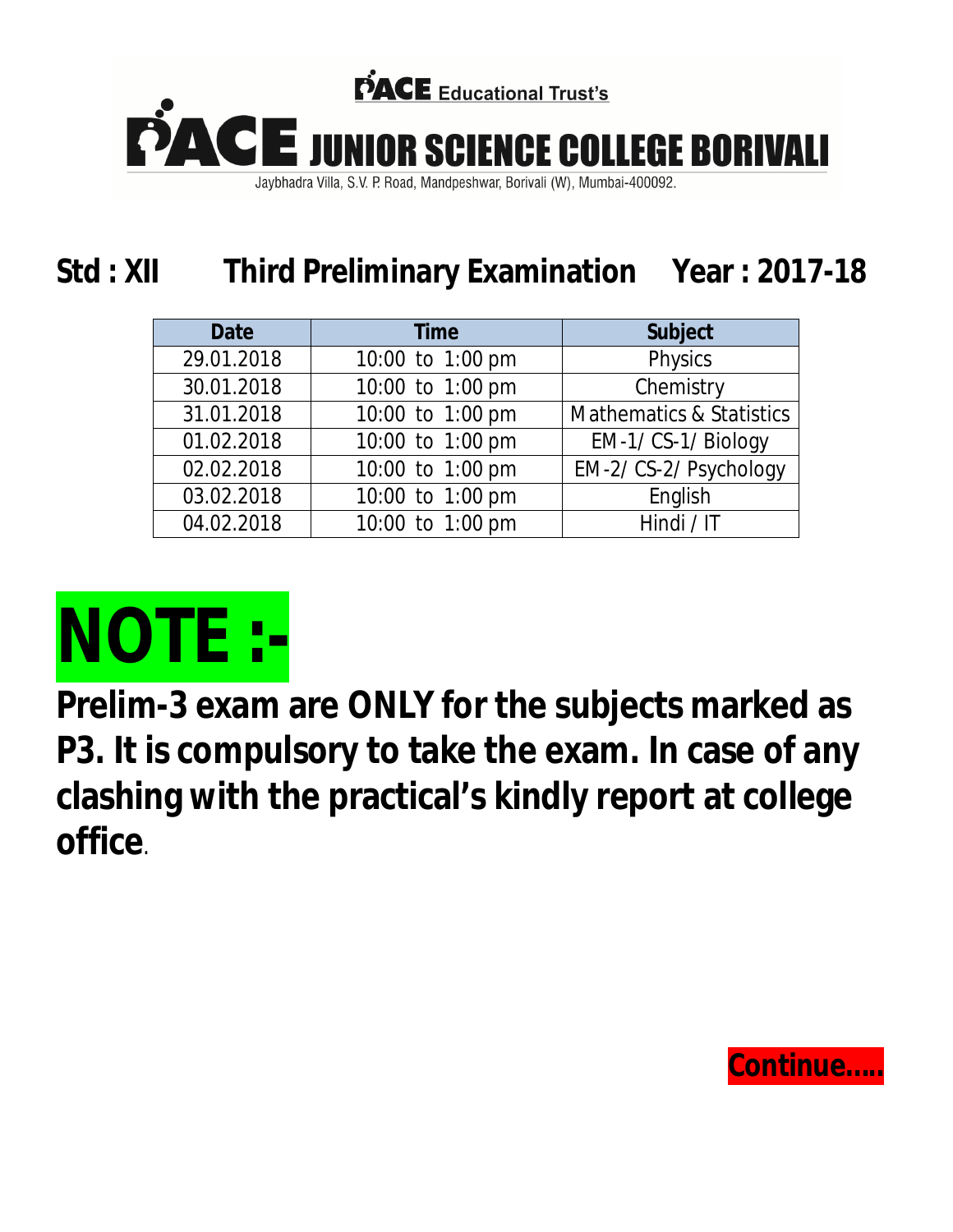## **PACE** Educational Trust's

## **E JUNIOR SCIENCE COLLEGE BORIVALI**<br>Jaybhadra Villa, S.V. P. Road, Mandpeshwar, Borivali (W), Mumbai-400092.

|                 |                |          | Std : XII     | Year: 2017-18                   |                        | Prelim-3       |                |                |                |                |                |
|-----------------|----------------|----------|---------------|---------------------------------|------------------------|----------------|----------------|----------------|----------------|----------------|----------------|
| SR. NO.         | <b>Roll No</b> | Attd. Id | <b>Center</b> | <b>Students Name</b>            | Opt. Sub.              | <b>ENG</b>     | <b>PHY</b>     | <b>CHEM</b>    | <b>MATHS</b>   | $CS-1$         | $CS-2$         |
| 1               | 162002         | 41472    | Borivali      | Agrawal Mehul Mahendra          | CS                     |                |                | P <sub>3</sub> |                |                |                |
| 2               | 162007         | 40254    | Borivali      | Vedant Prashant Bajaria         | $\overline{\text{CS}}$ | P <sub>3</sub> | P <sub>3</sub> | P <sub>3</sub> | P <sub>3</sub> | P <sub>3</sub> | P <sub>3</sub> |
| 3               | 162008         | 39284    | Borivali      | Bandewar Prajwal Ramakant       | $\overline{\text{CS}}$ |                | P <sub>3</sub> |                | P <sub>3</sub> |                | P <sub>3</sub> |
| $\overline{4}$  | 162011         | 36606    | Borivali      | Bhatti Angadsingh Sanjeev       | CS                     |                |                |                |                | P3             | P <sub>3</sub> |
| 5               | 162016         | 41515    | Borivali      | Ashwini Vijaysinh Desai         | $\overline{\text{CS}}$ |                |                | P <sub>3</sub> |                |                |                |
| 6               | 162017         | 44097    | Borivali      | Pranjali Kiran Deshmukh         | CS                     |                |                |                |                | P3             |                |
| 7               | 162019         | 044655   | Borivali      | Dwivedi Yashvardhan Prashant    | CS                     |                | P <sub>3</sub> | P <sub>3</sub> | P <sub>3</sub> |                |                |
| 8               | 162023         | 010875   | Borivali      | Girmal Rishiraj Parshuram       | CS                     |                |                | P <sub>3</sub> |                |                |                |
| 9               | 162027         | 43802    | Borivali      | Jay Hemal Jagada                | $\overline{\text{CS}}$ |                |                | P <sub>3</sub> | P3             | P <sub>3</sub> |                |
| 10              | 162028         | 036874   | Borivali      | Harshil Jain                    | $\overline{\text{CS}}$ |                |                | P <sub>3</sub> |                |                | P <sub>3</sub> |
| 11              | 162031         | 39347    | Borivali      | Joshi Niket Naresh              | $\overline{\text{CS}}$ |                | P <sub>3</sub> | P <sub>3</sub> | P <sub>3</sub> | P <sub>3</sub> | P <sub>3</sub> |
| 12              | 162032         | 038759   | Borivali      | Kamath Anurag Sunil             | $\overline{\text{CS}}$ |                | P <sub>3</sub> | P <sub>3</sub> |                |                |                |
| 13              | 162036         | 41513    | Borivali      | Mahesania Saayan Salim          | $\overline{\text{CS}}$ |                |                | P <sub>3</sub> |                |                |                |
| 14              | 162037         | 41173    | Borivali      | Maheshwari Hardik Ashwin        | $\mathbb{C}\mathsf{S}$ | P <sub>3</sub> | P <sub>3</sub> | P <sub>3</sub> | P <sub>3</sub> | P <sub>3</sub> | P <sub>3</sub> |
| 15              | 162040         | 041875   | Borivali      | Mane Parag Rajendra             | $\overline{\text{CS}}$ | P3             | P <sub>3</sub> | P <sub>3</sub> | P <sub>3</sub> | P <sub>3</sub> | P <sub>3</sub> |
| 16              | 162041         | 041317   | Borivali      | Jay Mehta                       | $\overline{\text{CS}}$ | P3             |                |                |                |                |                |
| 17              | 162043         | 40050    | Borivali      | Rahul Rajeev Nair               | $\overline{\text{CS}}$ |                |                | P <sub>3</sub> |                |                |                |
| 18              | 162049         | 44607    | Borivali      | Parab Sakshi Niraj              | $\overline{\text{CS}}$ |                |                | P <sub>3</sub> |                |                |                |
| 19              | 162050         | 037209   | Borivali      | Dhruv Piyush Parikh             | $\overline{\text{CS}}$ |                |                | P <sub>3</sub> |                |                |                |
| $\overline{20}$ | 162051         | 020877   | Borivali      | Parve Serena Shekhar            | $\overline{\text{CS}}$ |                |                |                |                |                | P <sub>3</sub> |
| 21              | 162054         | 041466   | Borivali      | Shubham Bhushan Pawar           | CS                     |                |                | P <sub>3</sub> |                |                |                |
| $\overline{22}$ | 162056         | 037223   | Borivali      | Dhruv Suresh Premana            | CS                     |                |                | P3             |                |                | P <sub>3</sub> |
| $\overline{23}$ | 162063         | 36461    | Borivali      | Pratik Anil Samjiskar           | $\overline{\text{CS}}$ |                |                | P <sub>3</sub> |                |                |                |
| $\overline{24}$ | 162064         | 41752    | Borivali      | Sane Hrishikesh Mahendra        | CS                     |                | P3             |                |                |                | P <sub>3</sub> |
| 25              | 162068         | 33919    | Borivali      | Shah Nishith Manojkumar         | $\overline{\text{CS}}$ |                | P <sub>3</sub> | P <sub>3</sub> | P <sub>3</sub> |                |                |
| 26              | 162069         | 44398    | Andheri       | Shaikh Maaz Mohammad Irfanuddin | CS                     |                | P <sub>3</sub> | P <sub>3</sub> | P <sub>3</sub> | P <sub>3</sub> | P <sub>3</sub> |
| 27              | 162070         | 43894    | Borivali      | Prathamesh Ganapathy Shanbhag   | CS                     |                |                | P3             |                |                |                |
| 28              | 162071         | 36983    | Borivali      | Gaurav Shailesh Shetty          | $\mathbb{C}\mathsf{S}$ |                | P3             | P3             |                |                |                |
| 29              | 162073         | 43748    | Borivali      | Palvi Prasad Shroff             | $\overline{\text{CS}}$ |                | P <sub>3</sub> |                |                |                |                |
| 30              | 162074         | 044202   | Borivali      | Shukla Ashutosh Sudhir          | $\overline{\text{CS}}$ |                |                | P <sub>3</sub> |                |                |                |
| 31              | 162082         | 036617   | Andheri       | Ishan Agarwal                   | $\overline{\text{CS}}$ |                |                |                |                |                | P <sub>3</sub> |
| 32              | 162083         | 40682    | Andheri       | Tanuj Agrawal                   | $\overline{\text{CS}}$ |                | P <sub>3</sub> | P <sub>3</sub> |                | P <sub>3</sub> | P <sub>3</sub> |
| 33              | 162084         | 041384   | Andheri       | Aditya Ravikant Amin            | $\overline{\text{CS}}$ |                |                | P <sub>3</sub> | P <sub>3</sub> | P <sub>3</sub> | P <sub>3</sub> |
| $\overline{34}$ | 162085         | 041968   | Andheri       | Anthwal Ajay Sanjay             | $\overline{\text{CS}}$ |                |                |                |                | P3             | P3             |
| 35              | 162086         | 10414    | Andheri       | Asher Darsh Kiran               | CS                     |                |                |                |                | P <sub>3</sub> | P3             |
| 36              | 162088         | 041284   | Andheri       | Gaurav Pawankumar Baheti        | CS                     |                |                |                |                |                | P <sub>3</sub> |
| $\overline{37}$ | 162089         | 40900    | Andheri       | Beli Gaurang Shrawankumar       | CS                     |                | P3             | P <sub>3</sub> |                |                |                |
| 38              | 162090         | 37280    | Andheri       | <b>Hrithik Bhatt</b>            | CS                     | P <sub>3</sub> | P3             | P <sub>3</sub> | P <sub>3</sub> | P <sub>3</sub> | P <sub>3</sub> |
| 39              | 162091         | 038148   | Andheri       | Palash Manoj Bundele            | $\overline{\text{CS}}$ |                | P3             | P <sub>3</sub> |                |                |                |
| 40              | 162092         | 040745   | Andheri       | Chambyal Aryan Mahnsingh        | CS                     | P3             | P3             | P <sub>3</sub> | P <sub>3</sub> | P <sub>3</sub> | P <sub>3</sub> |
| 41              | 162095         | 037511   | Andheri       | Naman Bhupal Dangi              | CS                     |                |                | P <sub>3</sub> |                |                |                |
| 42              | 162096         | 37172    | Andheri       | Priyam Desai                    | $\overline{\text{CS}}$ | P3             | P3             | P3             |                | P <sub>3</sub> | P <sub>3</sub> |
| 43              | 162097         | 37111    | Andheri       | Riddham Vijay Gadia             | $\mathbb{C}\mathsf{S}$ |                |                | P3             |                |                |                |
| 44              | 162099         | 021138   | Andheri       | Garv Ghai                       | $\mathbb{C}\mathsf{S}$ |                |                | P3             |                |                |                |
| 45              | 162100         | 042204   | Andheri       | Divya Dilip Ghorui              | $\overline{\text{CS}}$ |                | P <sub>3</sub> | P3             | P3             |                | P <sub>3</sub> |
| 46              | 162101         | 043886   | Andheri       | Godbole Yash Sanjeev            | $\overline{\text{CS}}$ |                |                |                |                |                | P <sub>3</sub> |
| 47              | 162105         | 040766   | Andheri       | Raghav Jagetiya                 | $\mathbb{C}\mathsf{S}$ |                | P <sub>3</sub> | P <sub>3</sub> | P <sub>3</sub> | P <sub>3</sub> | P <sub>3</sub> |
| 48              | 162106         | 37319    | Andheri       | Preet Vikram Jain               | $\overline{\text{CS}}$ |                | P3             | P <sub>3</sub> | P3             |                | P <sub>3</sub> |
| 49              | 162109         | 43831    | Andheri       | Kanade Mihir Prashant           | CS                     |                | P <sub>3</sub> | P3             |                |                | P <sub>3</sub> |
| 50              | 162110         | 40108    | Andheri       | Lekhraj Mallappa Kasar          | CS                     | P3             | P <sub>3</sub> | P3             | P3             | P <sub>3</sub> | P <sub>3</sub> |
| 51              | 162112         | 036668   | Andheri       | Kshirsagar Amit Sanjay          | CS                     |                |                | P3             |                |                |                |
| 52              | 162116         | 36732    | Andheri       | Shyam Jignesh Mehta             | $\mathbb{C}\mathsf{S}$ |                | P3             |                |                |                |                |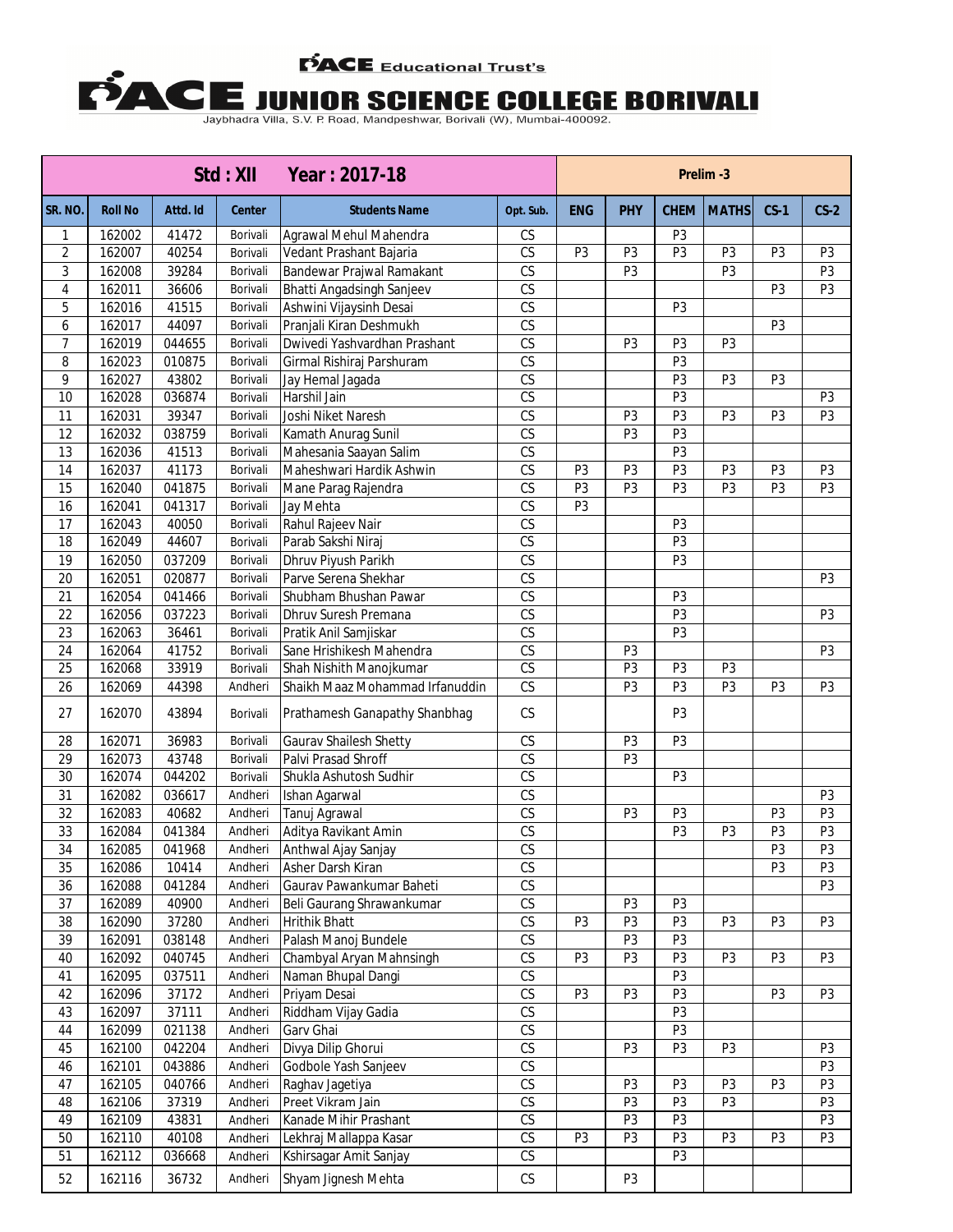| S.N. | <b>Roll No</b> | Attd. Id | <b>Center</b>   | <b>Students Name</b>               | Opt. Sub.              | <b>ENG</b>     | <b>PHY</b>     | <b>CHEM</b>    | <b>MATHS</b>   | $CS-1$         | $CS-2$         |
|------|----------------|----------|-----------------|------------------------------------|------------------------|----------------|----------------|----------------|----------------|----------------|----------------|
| 53   | 162118         | 014775   | Andheri         | Arya Mishra                        | <b>CS</b>              |                |                | P <sub>3</sub> |                |                | P <sub>3</sub> |
| 54   | 162119         | 45310    | Andheri         | Mittal Harsh Rajkumar              | <b>CS</b>              | P <sub>3</sub> |                |                | P <sub>3</sub> |                | P <sub>3</sub> |
| 55   | 162121         | 041209   | Andheri         | Nagpal Suchit Singh Arvinder Singh | <b>CS</b>              |                | P <sub>3</sub> | P <sub>3</sub> |                |                |                |
| 56   | 162122         | 40068    | Andheri         | Prachi Ajay Nathani                | CS                     |                | P <sub>3</sub> |                |                |                |                |
| 57   | 162123         | 036533   | Andheri         | Rishabh Rajesh Nevatia             | <b>CS</b>              |                |                | P <sub>3</sub> |                |                |                |
| 58   | 162124         | 014165   | Andheri         | Prateek Kumar Padhy                | $\overline{\text{CS}}$ |                | P <sub>3</sub> |                |                |                | P <sub>3</sub> |
| 59   | 162126         | 036854   | Andheri         | Ishaan Pandey                      | $\overline{\text{CS}}$ |                |                | P <sub>3</sub> |                |                |                |
| 60   | 162127         | 033014   | Andheri         | Animesh Alok Prabhakar             | $\overline{\text{CS}}$ |                |                |                |                |                | P <sub>3</sub> |
| 61   | 162128         | 043437   | Andheri         | Sristi Sachchidanand Prasad        | $\overline{\text{CS}}$ |                |                | P <sub>3</sub> |                |                |                |
| 62   | 162129         | 038326   | Andheri         | Rajale Kshitij Vishwanath          | <b>CS</b>              |                |                |                |                | P <sub>3</sub> | P <sub>3</sub> |
| 63   | 162130         | 037234   | Andheri         | Sanchit Sanjay Sawant              | $\overline{\text{CS}}$ | P <sub>3</sub> | P <sub>3</sub> | P <sub>3</sub> | P <sub>3</sub> | P <sub>3</sub> | P <sub>3</sub> |
| 64   | 162131         | 009207   | Andheri         | Sawant Yash Sandeep                | $\overline{\text{CS}}$ |                |                |                |                |                |                |
| 65   | 162132         | 022529   | Andheri         | Manav Seksaria                     | CS                     |                |                |                |                | P <sub>3</sub> | P <sub>3</sub> |
| 66   | 162134         | 028932   | Andheri         | Ravi Sista                         | $\overline{\text{CS}}$ |                |                |                |                | P <sub>3</sub> |                |
| 67   | 162141         | 41197    | Andheri         | Tiwari Shivani Dinesh              | <b>CS</b>              |                | P <sub>3</sub> | P <sub>3</sub> | P <sub>3</sub> |                | P <sub>3</sub> |
| 68   | 162143         | 43851    | Andheri         | Verma Rishabh Alokvardhan          | CS                     |                |                |                |                | P <sub>3</sub> | P <sub>3</sub> |
| 69   | 162145         | 37206    | Andheri         | Yash Rakesh Wadalkar               | $\overline{\text{CS}}$ |                |                |                |                | P <sub>3</sub> | P <sub>3</sub> |
| 70   | 162146         | 41787    | Andheri         | Waghela Harsh Nilesh               | CS                     |                |                | P <sub>3</sub> |                |                | P <sub>3</sub> |
| 71   | 162148         | 908941   | Andheri         | Siddhartha Rahul                   | $\overline{\text{CS}}$ |                |                |                |                | P <sub>3</sub> | P <sub>3</sub> |
| 72   | 162514         | 41565    | Borivali        | <b>Tirth Mitul Shukla</b>          | <b>CS</b>              |                | P <sub>3</sub> | P <sub>3</sub> |                |                |                |
| 73   | 162601         | 040846   | ANDHERI         | SHAH HETA NAINESH                  | CS                     |                |                | P <sub>3</sub> |                | P <sub>3</sub> |                |
| 74   | 162603         | P013083  | <b>BORIVALI</b> | KARMANYA ANIL VERMA                | CS                     |                |                | P <sub>3</sub> |                |                |                |
| 75   | 162606         | 044421   | <b>BORIVALI</b> | ASHISH RAMSHANKAR JHA              | CS                     |                | P <sub>3</sub> | P <sub>3</sub> |                |                | P <sub>3</sub> |
| 76   | 162607         | 041382   | <b>BORIVALI</b> | <b>ABHISHEK SALVI</b>              | CS                     |                | P <sub>3</sub> | P <sub>3</sub> |                |                |                |
| 77   | 164001         |          | <b>POWAI</b>    | <b>HRITHIK GOSWAMI</b>             | <b>CS</b>              |                | P <sub>3</sub> | P <sub>3</sub> | P <sub>3</sub> | P <sub>3</sub> | P <sub>3</sub> |
| 78   | 164002         |          | <b>POWAI</b>    | <b>SHLOK GOSWAMI</b>               | <b>CS</b>              |                | P <sub>3</sub> | P <sub>3</sub> | P <sub>3</sub> | P <sub>3</sub> | P3             |

| SR. NO.         | <b>Roll No</b> | ATTD. ID | Center   | <b>Students Name</b>                | Opt. Sub. | <b>ENG</b>     | PHY            | <b>CHEM</b>    | <b>MATHS</b>   | $EM-1$         | $EM-2$         |
|-----------------|----------------|----------|----------|-------------------------------------|-----------|----------------|----------------|----------------|----------------|----------------|----------------|
| 1               | 162039         | 45351    | Borivali | Mandole Ashutosh Ajay               | EM        |                |                | P <sub>3</sub> |                |                | P3             |
| $\overline{2}$  | 162203         | 039362   | Borivali | Vishnu Rohit Annadanam              | <b>EM</b> |                | P <sub>3</sub> | P <sub>3</sub> |                | P <sub>3</sub> | P <sub>3</sub> |
| 3               | 162207         | 45193    | Borivali | Bhatkar Tanvi Shashank              | EM        |                | P <sub>3</sub> | P <sub>3</sub> | P <sub>3</sub> | P <sub>3</sub> | P3             |
| 4               | 162209         | 40818    | Borivali | Chakkalakkal Sani Anto              | EM        |                | P <sub>3</sub> | P <sub>3</sub> | P <sub>3</sub> |                |                |
| 5               | 162212         | 037229   | Borivali | Ashutosh Das                        | EM        |                |                | P <sub>3</sub> |                |                |                |
| 6               | 162213         | 042837   | Borivali | Rohit Subir Das                     | <b>EM</b> | P <sub>3</sub> | P3             | $\overline{P}$ | P3             | P3             | P <sub>3</sub> |
| $\overline{7}$  | 162218         | 038921   | Borivali | Parth Durani                        | <b>EM</b> |                |                | P <sub>3</sub> |                |                |                |
| 8               | 162220         | 037023   | Borivali | Devansh Garg                        | <b>EM</b> |                | P <sub>3</sub> |                |                |                |                |
| 9               | 162227         | 38509    | Borivali | Jain Ronak Mahendra                 | EM        |                | P <sub>3</sub> | P <sub>3</sub> | P <sub>3</sub> | P <sub>3</sub> | P <sub>3</sub> |
| 10              | 162238         | 038096   | Borivali | Mhatre Bhakti Prakash               | <b>EM</b> | P <sub>3</sub> | P <sub>3</sub> | P <sub>3</sub> | P <sub>3</sub> | P <sub>3</sub> | P <sub>3</sub> |
| 11              | 162239         | 045783   | Borivali | Michael Jeffrey                     | EM        |                | P <sub>3</sub> | P <sub>3</sub> | P <sub>3</sub> | P <sub>3</sub> | P3             |
| 12              | 162247         | 039332   | Borivali | Nayanghara Angelo Xavier            | EM        |                | P <sub>3</sub> | P <sub>3</sub> | P <sub>3</sub> |                | P <sub>3</sub> |
| 13              | 162251         | 42164    | Borivali | Shubh Darshak Pandya                | <b>EM</b> |                | P <sub>3</sub> | $\overline{P}$ |                |                |                |
| 14              | 162252         | 36984    | Borivali | <b>Sharad Vasant Parmar</b>         | EM        |                | P <sub>3</sub> |                |                |                |                |
| 15              | 162254         | 41654    | Andheri  | Patel Ronak Hasmukhbhai             | <b>EM</b> |                | P <sub>3</sub> | P <sub>3</sub> |                | P <sub>3</sub> |                |
| 16              | 162256         | 38617    | Borivali | Patil Devesh Chetan                 | EM        |                |                | P <sub>3</sub> |                |                |                |
| 17              | 162257         | 044033   | Borivali | Patole Prathamesh Rajesh            | <b>EM</b> |                | P <sub>3</sub> | $\overline{P}$ | P <sub>3</sub> |                |                |
| 18              | 162258         | 040699   | Borivali | Kriti Patra                         | <b>EM</b> |                | P <sub>3</sub> | P <sub>3</sub> |                |                | P <sub>3</sub> |
| 19              | 162259         | 42102    | Borivali | Rajput Abhishekh Jaydeep            | EM        |                | P <sub>3</sub> | P <sub>3</sub> | P <sub>3</sub> |                |                |
| 20              | 162260         | 44309    | Borivali | Rane Kashvi Shivkumar               | EM        |                | P <sub>3</sub> | P <sub>3</sub> | P <sub>3</sub> |                |                |
| 21              | 162261         | 39269    | Borivali | Sanjeev Sunil Rankhambe             | EM        |                |                | P <sub>3</sub> | P <sub>3</sub> |                |                |
| $\overline{22}$ | 162262         | 40889    | Borivali | Purav Bhupendra Rathod              | EM        |                |                | $\overline{P}$ | P3             |                |                |
| 23              | 162263         | 43889    | Borivali | Sujay Jaysing Redekar               | <b>EM</b> |                | P <sub>3</sub> | P <sub>3</sub> | P <sub>3</sub> |                |                |
| 24              | 162265         | 41570    | Borivali | Rumao Russel Rajendra               | EM        |                |                | P <sub>3</sub> |                |                |                |
| 25              | 162267         | 041761   | Borivali | Saraf Swarangee Santosh             | <b>EM</b> |                | P <sub>3</sub> | P <sub>3</sub> | P <sub>3</sub> |                |                |
| 26              | 162268         | 38839    | Borivali | Savani Sarthakkumar Jayeshkumar     | EM        |                | P <sub>3</sub> | P <sub>3</sub> | P <sub>3</sub> |                |                |
| 27              | 162274         | 037133   | Borivali | Manasi Shankar                      | EM        |                |                |                |                |                | P <sub>3</sub> |
| 28              | 162275         | 039816   | Borivali | Sharma Mayank Yogendra Kiran        | <b>EM</b> |                | P <sub>3</sub> | P <sub>3</sub> | P <sub>3</sub> | P <sub>3</sub> | P <sub>3</sub> |
| $\overline{29}$ | 162278         | 44118    | Borivali | Aditya Kumar Singh                  | <b>EM</b> |                |                | P <sub>3</sub> |                |                |                |
| 30              | 162279         | 398157   | Borivali | Singh Aryan Ramashankar             | <b>EM</b> |                |                | P <sub>3</sub> |                | P <sub>3</sub> | P <sub>3</sub> |
| 31              | 162281         | 040780   | Borivali | Sinha Divyangna Kumari Sudhanshu Ku | EM        |                |                | P <sub>3</sub> |                |                |                |
| $\overline{32}$ | 162282         | 41547    | Andheri  | Mann.Maulesh.Somani                 | <b>EM</b> |                | P <sub>3</sub> | P3             |                | P3             | P3             |
| 33              | 162283         | 44073    | Borivali | Sonawane Swaraj Sarjerao            | <b>EM</b> |                | P <sub>3</sub> |                |                |                |                |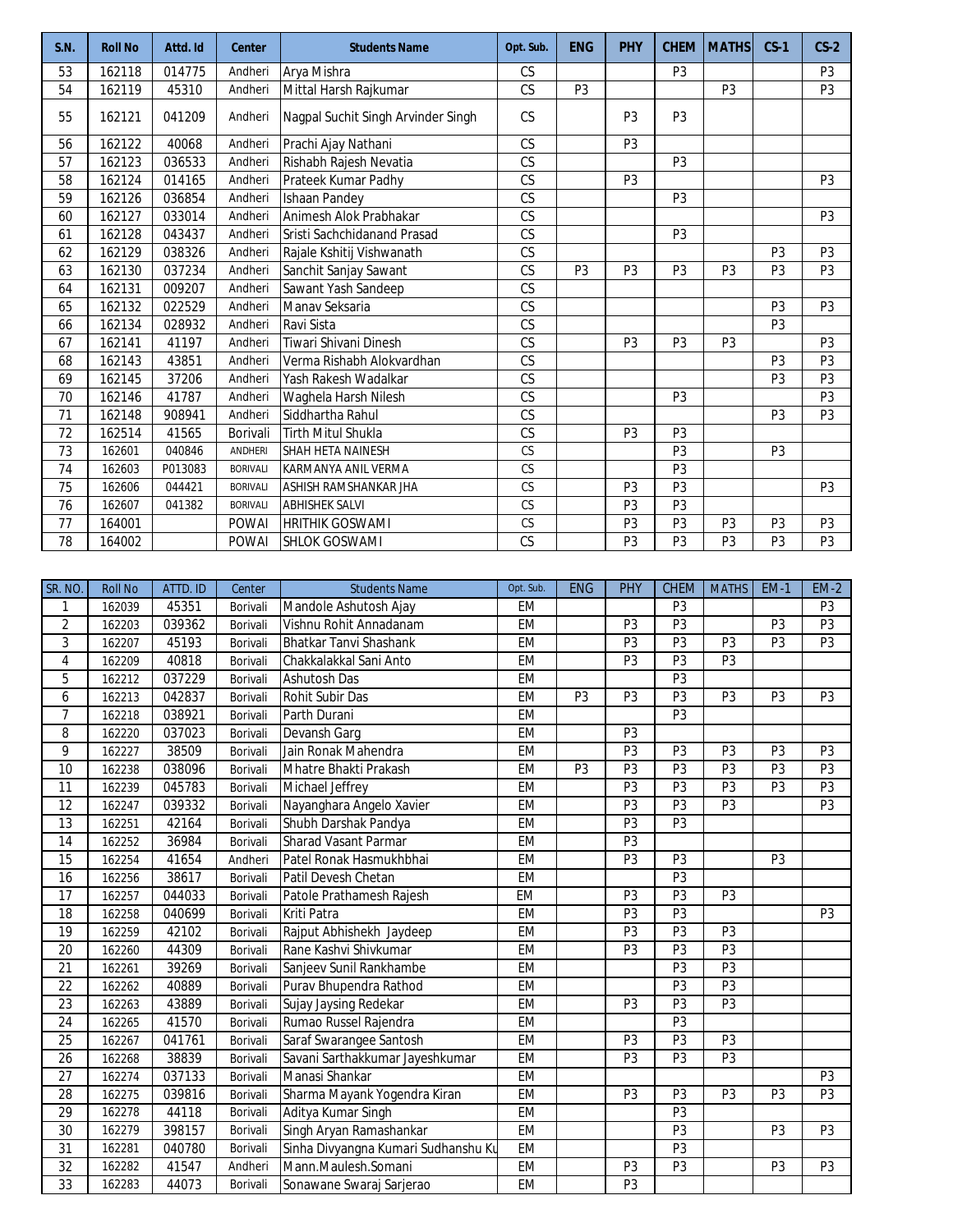| SR. NO.         | <b>Roll No</b> | ATTD. ID | Center          | <b>Students Name</b>           | Opt. Sub. | <b>ENG</b>     | <b>PHY</b>     | CHEM           | <b>MATHS</b>   | <b>EM-1</b>    | $EM-2$         |
|-----------------|----------------|----------|-----------------|--------------------------------|-----------|----------------|----------------|----------------|----------------|----------------|----------------|
| 34              | 162285         | 045429   | Borivali        | Sozhiachetty Kaushik Sangaiah  | EM        |                |                | P <sub>3</sub> |                |                |                |
| 35              | 162290         | 44237    | Borivali        | Chaitanya Manohar Thombare     | EM        |                | P <sub>3</sub> | P <sub>3</sub> |                |                |                |
| 36              | 162297         | 019670   | Andheri         | Adityasinh Dharmendrasinh Zala | EM        | P <sub>3</sub> |                |                |                | P3             | P <sub>3</sub> |
| 37              | 162300         | 39568    | Borivali        | P Rushil Prabhakar             | EM        |                |                | P <sub>3</sub> |                |                |                |
| $\overline{38}$ | 162301         | 043981   | Andheri         | Aditya Rajesh Neena            | EM        |                | P <sub>3</sub> | P <sub>3</sub> | P <sub>3</sub> | P <sub>3</sub> | P <sub>3</sub> |
| 39              | 162302         | 039325   | Andheri         | Acharya Mrudula Vivek          | EM        |                | P <sub>3</sub> | P3             |                | P <sub>3</sub> | P3             |
| 40              | 162310         | 036564   | Andheri         | Yash Sameer Chakravarty        | EM        |                |                |                |                | P3             | P3             |
| 41              | 162312         | 041372   | Andheri         | Rashi Chaturvedi               | <b>EM</b> |                |                |                |                | P <sub>3</sub> | P <sub>3</sub> |
| 42              | 162317         | 037369   | Andheri         | Dave Dhvani Gunvant            | EM        |                | P <sub>3</sub> | P <sub>3</sub> | P <sub>3</sub> | P <sub>3</sub> | P3             |
| 43              | 162322         | 41502    | Andheri         | Gavin George lype              | EM        |                | P <sub>3</sub> | P3             | P <sub>3</sub> | P3             | P3             |
| 44              | 162325         | 041614   | Andheri         | Heda Mukund Ravi               | EM        | P <sub>3</sub> | P <sub>3</sub> | P <sub>3</sub> | P <sub>3</sub> | P3             | P <sub>3</sub> |
| 45              | 162327         | 038279   | Andheri         | Sumesh K S                     | EM        |                |                |                |                | P <sub>3</sub> |                |
| 46              | 162328         | 036669   | Andheri         | Kanchugar Sachet Nityanand     | EM        |                | P <sub>3</sub> | P <sub>3</sub> | P3             |                |                |
| 47              | 162329         | 041501   | Andheri         | Karkera Nirmit Shekar          | EM        |                | P <sub>3</sub> | P <sub>3</sub> | P3             | P3             | P <sub>3</sub> |
| 48              | 162330         | 041104   | Andheri         | Kashalkar Shridhar Mahesh      | EM        |                |                | P <sub>3</sub> |                |                |                |
| 49              | 162333         | 41272    | Andheri         | Vedant Vijay Kokate            | EM        | P <sub>3</sub> | P <sub>3</sub> | P <sub>3</sub> | P3             | P3             | P3             |
| 50              | 162341         | 37512    | Andheri         | Sahil Sudhakar Mehta           | EM        |                | P <sub>3</sub> | P <sub>3</sub> | P <sub>3</sub> | P <sub>3</sub> | P <sub>3</sub> |
| 51              | 162342         | 36911    | Andheri         | Swapnil Mehta                  | EM        |                | P <sub>3</sub> | P3             |                | P3             | P3             |
| 52              | 162343         | 042108   | Andheri         | Mehta Tanay Kaushik            | EM        |                | P <sub>3</sub> | P <sub>3</sub> | P3             | P <sub>3</sub> | P <sub>3</sub> |
| 53              | 162344         | 040762   | Andheri         | <b>Mendes Aldrich Andrew</b>   | EM        |                | P <sub>3</sub> |                |                |                |                |
| 54              | 162345         | 42219    | Andheri         | Mufaddal Quaidjohar Miyajiwala | EM        |                | P <sub>3</sub> |                |                |                |                |
| 55              | 162347         | 038614   | Andheri         | Moona Anishka Amit             | EM        |                |                |                |                | P3             |                |
| 56              | 162348         | 031184   | Andheri         | Devesh A Mungad                | EM        |                |                |                |                |                | P3             |
|                 |                |          | Andheri         |                                |           |                |                |                |                |                |                |
| 57              | 162349         | 019474   | VAGAD           | Jay Harishchandra Naukudkar    | EM        |                | P <sub>3</sub> |                |                | P <sub>3</sub> |                |
| 58              | 162351         | 015363   | Andheri         | Shubham Rajkumar Nirala        | EM        |                | P <sub>3</sub> |                |                |                | P <sub>3</sub> |
| $\overline{59}$ | 162352         | 36963    | Andheri         | Aryan Patel                    | EM        |                |                |                |                | P <sub>3</sub> | P3             |
| 60              | 162353         | 039965   | Andheri         | Jaimin Sudeep Patel            | EM        |                |                |                |                | P3             |                |
| 61              | 162355         | 41653    | Andheri         | Patel Swati Jaswant            | EM        |                | P <sub>3</sub> | P <sub>3</sub> | P <sub>3</sub> | P3             | P3             |
| 62              | 162356         | 038679   | Andheri         | Pathak Yukta Kailash           | EM        |                |                | P <sub>3</sub> |                |                | P3             |
| 63              | 162357         | 040268   | Andheri         | Pathan Adnan Khan Akil Khan    | EM        |                | P <sub>3</sub> | P <sub>3</sub> | P <sub>3</sub> |                |                |
| 64              | 162358         | 040587   | Andheri         | Patil Raj Jitendra             | EM        | P <sub>3</sub> | P3             | P3             | P <sub>3</sub> | P3             | P <sub>3</sub> |
| 65              | 162359 (CET    | 045744   | Andheri         | Patil Rajesh Shrikant          | EM        | P <sub>3</sub> | P <sub>3</sub> | P <sub>3</sub> | P <sub>3</sub> | P3             | P3             |
| 66              | 162360         | 041645   | Andheri         | Pawar Kshitij Uday Nisha       | EM        |                | P <sub>3</sub> | P3             | P <sub>3</sub> | P <sub>3</sub> | P <sub>3</sub> |
| 67              | 162364         | 041125   | Andheri         | Rane Trisha Mangesh            | EM        |                | P <sub>3</sub> |                |                |                |                |
| 68              | 162365         | 041554   | Andheri         | Archit Rathi                   | EM        | P <sub>3</sub> | P <sub>3</sub> | P <sub>3</sub> | P <sub>3</sub> |                |                |
| 69              | 162366         | 040837   | Andheri         | Rathod Tejas Yogesh            | EM        |                | P3             |                |                |                |                |
| $\overline{70}$ | 162367         | 38619    | Andheri         | Raut Sarthak Sachin            | EM        |                | P3             | P <sub>3</sub> | P3             |                |                |
| 71              | 162370         | 040801   | Andheri         | Shah Yatharth Jayant           | EM        |                | P3             | P <sub>3</sub> | P <sub>3</sub> |                |                |
| 72              | 162371         | 012285   | Andheri         | Shah Ishan Amit                | EM        | P <sub>3</sub> |                | P <sub>3</sub> |                | P3             | P <sub>3</sub> |
|                 |                |          | VAGAD           |                                |           |                |                |                |                |                |                |
| 73              | 162372         | 27946    | Andheri         | Jay A Shah                     | EM        |                |                |                |                | P3             | P <sub>3</sub> |
| 74              | 162373         | 042218   | Andheri         | Jill Ashish Shah               | EM        |                | P <sub>3</sub> | P <sub>3</sub> | P <sub>3</sub> | P3             | P <sub>3</sub> |
| $\overline{75}$ | 162375         | 038429   | Andheri         | Manav Hitesh Shah              | EM        |                |                |                |                |                | P <sub>3</sub> |
| 76              | 162376         | 038233   | Andheri         | Shah Naman Nitin               | EM        |                | P <sub>3</sub> |                | P <sub>3</sub> |                |                |
| 77              | 162377         | 39700    | Andheri         | Nishank Sanjeev Shah           | EM        |                |                |                | P <sub>3</sub> | P3             |                |
| 78              | 162380         | 37248    | Andheri         | Urvil Dharmesh Shah            | EM        | P <sub>3</sub> | P <sub>3</sub> | P <sub>3</sub> | P <sub>3</sub> | P <sub>3</sub> | P <sub>3</sub> |
| 79              | 162383         | 37175    | Andheri         | Shrey Bharat Sheth             | EM        |                |                |                |                | P3             | P <sub>3</sub> |
| 80              | 162385         | 41559    | Andheri         | <b>Adarsh Singh</b>            | EM        |                |                | P <sub>3</sub> |                |                |                |
| 81              | 162390 (CET)   | 40706    | Andheri         | Trivedi Shrey Ajay             | EM        |                | P <sub>3</sub> | P <sub>3</sub> | P <sub>3</sub> | P <sub>3</sub> | P <sub>3</sub> |
| 82              | 162391         | 43757    | Andheri         | Chaitanya Upadhyay             | EM        |                | P <sub>3</sub> | P <sub>3</sub> | P3             | P <sub>3</sub> | P <sub>3</sub> |
| 83              | 162393         | 044512   | Andheri         | Dishant Atul Vora              | EM        |                |                | P <sub>3</sub> | P <sub>3</sub> |                | P <sub>3</sub> |
| 84              | 162395         | 38541    | Andheri         | Yash Pinal Vora                | EM        |                |                | P <sub>3</sub> |                |                |                |
| 85              | 162396         | 041112   | Andheri         | Vyas Kashyap Gaurang           | EM        |                |                | P3             |                | P3             | P <sub>3</sub> |
| 86              | 162397         | 20747    | Andheri         | Yadav Rohit Amarjeet           | EM        |                |                |                |                | P <sub>3</sub> |                |
| 87              | 162605         | 040760   | <b>BORIVALI</b> | SUBHIKSHA SRINIVASAN CT        | EM        |                | P <sub>3</sub> | P <sub>3</sub> | P <sub>3</sub> | P3             | P <sub>3</sub> |
| 88              | 162608         | 036951   | <b>BORIVALI</b> | SHREYASH SHETTY                | EM        |                |                | P <sub>3</sub> |                |                |                |
| 89              | 162609         | 041402   | <b>BORIVALI</b> | YASH SHRUTI JOSHI              | EM        |                |                | P <sub>3</sub> |                | P3             |                |